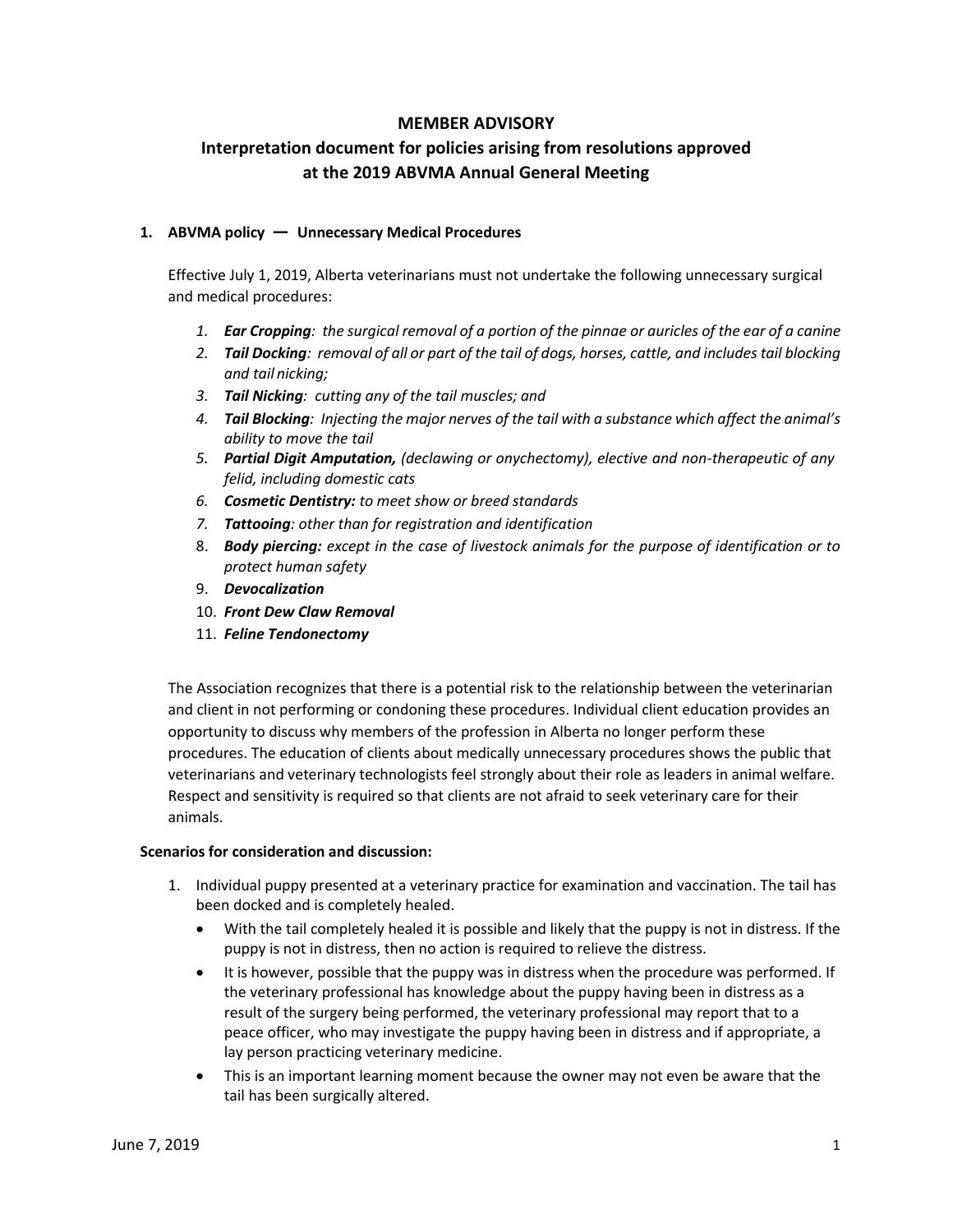- 2. Litter of puppies presented at a veterinary practice for examination and vaccination. Tails have been docked, all well healed.
	- If a veterinarian or veterinary technologist has knowledge that the puppies have had their tails docked or ears cropped by a non-veterinarian, the matter must be reported to a peace officer authorized to enforce the *Animal Protection Act (APA)*. The person is violating VPA 2(1) and perhaps APA  $1(2)$  and  $2(1)$   $(1.1)$ .
	- If the veterinarian or veterinary technologist has knowledge that the puppies have had their tails docked by a veterinarian in Alberta, the matter is reported to the Alberta Veterinary Medical Association.
- 3. What is considered acceptable regarding tattooing for identification? Can an owner ask to have their own name tattooed on their pet?
	- The tattoo is limited to the tattoo combination assigned to the practice.
- 4. Must veterinary professionals report producers for docking their piglets and lambs?
	- No, Pigs and lambs are not included in this policy. Tail docking is not permitted in dogs, horses and cattle.

## **2. ABVMA Policy — Mandatory Reporting of Animal Abuse and Neglect and Addressing Animal Distress and Welfare Infractions**

Veterinarians and veterinary technologists have a professional obligation to report abuse and neglect. This is now established in Council policy.

Veterinary professionals must take action, which *may* include reporting, for animals in distress. The *Animal Protection Act* (APA) provides that a registered veterinarian that is acting reasonably and in good faith to report a case of permitting an animal to be in distress or abuse or neglect to a peace officer is protected from any action. ABVMA members will not be held professionally accountable for breaching client confidentiality required in the Veterinary Profession General Regulation section 16.1 (f).

When a case of abuse, neglect or animal is distress is reported, the peace officer will investigate the report. Peace officers normally take an evidence-based and compliance based approach. Not all reported cases result in charges being laid. Veterinary professionals have done their part by reporting animal abuse, neglect and when appropriate, distress. The investigative process itself, that is undertaken by the peace officer, provides education to the animal owner.

### **Abuse and Neglect**

Please refer to the policy for the definitions of abuse, neglect and distress. Reporting animal abuse and neglect is part of the role of the veterinarian and veterinary technologist and has always been an ethical expectation. With this policy, reporting is now required. The earlier the peace officer receives the information the better. The peace officer needs to see the animal and interview the people involved.

### **Distress**

There is not mandatory reporting of animals in distress. Many animals presented at veterinary practices are in distress because they are ill. The owner is taking steps to alleviate the distress by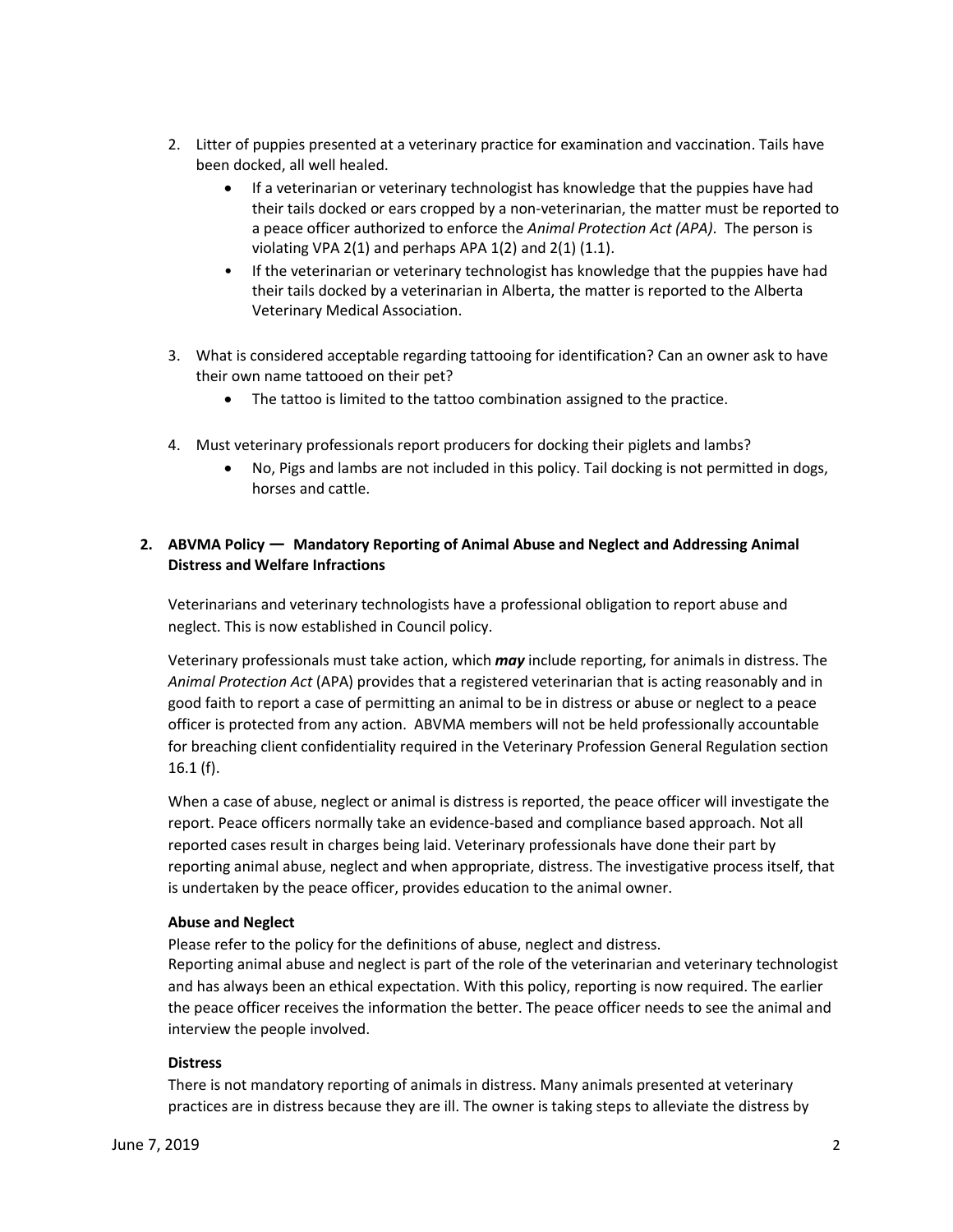reaching out to a veterinary practice and having their animal examined by a veterinarian. If the owner follows the recommendations of the veterinarian, the owner is showing compliance. Veterinarians are expected to be reasonable when reporting clients that are non-compliant with their recommended treatments. When the attending veterinarian feels that the distress reaches the threshold of neglect, the veterinarian is expected to report. Veterinary professionals are encouraged to trust their judgement.

## **Scenarios**

- 1. If a client does not come in for a scheduled recheck and the veterinarian and/or veterinary technologist is concerned about the animal's welfare, what should they do?
	- The client should be contacted to rebook the appointment. If the client is not compliant and the veterinary professional has reason to believe that the animal is in distress, the owner should be informed that the veterinary professional is going to report the situation to a peace officer to check up on the animal's welfare.
- 2. What should a veterinarian or veterinary technologist do in a situation where an animal requires dental extractions and the owner is not able to afford the dental procedure?
	- The veterinarian must explore all options for treatment with the owner including:
		- o staging the treatment
		- o administration of pain control medications and antibiotics
		- o surrender
	- These can be very difficult situations especially when the owners also cannot afford dental care for themselves.
	- Clinical judgement is required as the level of distress will be different between individual animals as well as different categories of periodontal disease.
	- Reporting the animal in distress to a peace officer must not be used as a means to gain compliance with treatment recommendations.
	- The veterinarian is encouraged to call the ABVMA office for advice if unsure on how to proceed.
- 3. What should a veterinary technologist or associate veterinarian do if the owner of the practice does not agree with their opinion on reporting of animal abuse, neglect or distress?
	- All registered veterinary professionals are required to take action. This includes making their opinion known and discussing the case with the supervising veterinarian including options to address the distress.
	- It is strongly suggested that veterinary practice entities develop practice strategies for identification and reporting of cases.
	- It is strongly suggested that members communicate their opinion that action should be taken with their supervisors or employers.
- 4. If the peace officer requests the medical record, can I release the information?
	- Although the Veterinary Profession General Regulation requires veterinarians to hold in strict confidence all information acquired in the course of professional relationships with clients, veterinarians can be confident in disclosing information to Peace Officers with respect to reporting animal abuse, animal neglect and animals in distress.